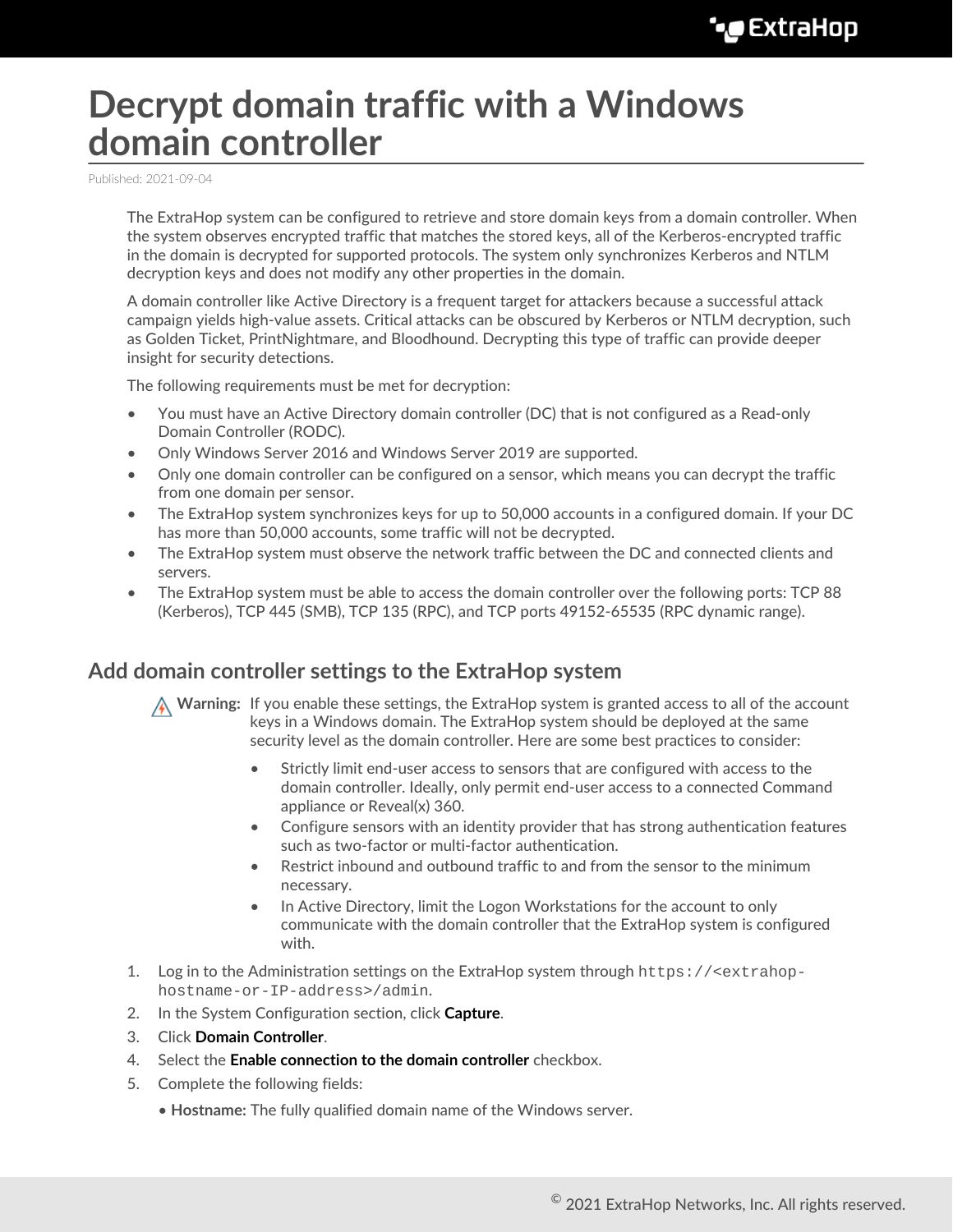- **Computer Name (sAMAccountName):** The name of the Windows server.
- **Realm Name:** The Kerberos realm name of the Windows server.

• **User Name:** The name of a user who is a member of the built-in Administrators group for the domain (not to be confused with the Domain Admins group). To prevent possible connection errors, specify a user account created after the domain controller was established.

- **Password:** The password of the privileged user.
- 6. Click **Test Connection** to confirm that the sensor can communicate with the Windows server.
- 7. Click **Save**.

### **Validate the configuration settings**

To validate that the ExtraHop system is able to decrypt traffic with the domain controller, create a dashboard that identifies successful decryption attempts.

- 1. Create a new dashboard  $\mathbb{Z}$ .
- 2. Click the chart widget to add the metric source.
- 3. Click **Add Source**.
- 4. In the Sources field, type Discover in the search field and then select **Discover Appliance**.
- 5. In the Metrics field, type DC in the search field and then select **DC-Assisted Decryption Health - Successful Kerberos Decryption Attempts by SPN**.
- 6. Click **Save**.

The chart appears with a count of successful decryption attempts.

| Reveal(x)<br>** ExtraHop                                  |                      | Overview                                                                                          | <b>Detections</b><br><b>Dashboards</b> | <b>Alerts</b><br>Assets |       |       | Search.                                                                                         | 000 |
|-----------------------------------------------------------|----------------------|---------------------------------------------------------------------------------------------------|----------------------------------------|-------------------------|-------|-------|-------------------------------------------------------------------------------------------------|-----|
| Last 6 hours =<br>ч                                       | DC Decryption Health |                                                                                                   |                                        |                         |       |       |                                                                                                 |     |
| Type to filter<br><b>DASHBOARDS</b><br><b>COLLECTIONS</b> | Region -             |                                                                                                   |                                        |                         |       |       |                                                                                                 |     |
| Activity                                                  | $2.5 - 1$            | Discover Appliance DC-Assisted Decryption Health Successful Kerberos Decryption Attempts by SPN - |                                        |                         |       |       |                                                                                                 |     |
| DC Decryption Health                                      |                      |                                                                                                   |                                        |                         |       |       | host/eng-win2016-00@extrahop-example.com<br>In krbtgt/extrahop-example.com@extrahop-example.com |     |
| Network                                                   | $20 -$               |                                                                                                   |                                        |                         |       |       | chveng-win2016-00@extrahop-example.com                                                          |     |
| Security<br>System Health                                 | $1.5 -$              |                                                                                                   |                                        |                         |       |       | T im win10pro-00\$@extrahop-example.com                                                         |     |
|                                                           | $10 -$               |                                                                                                   |                                        |                         |       |       |                                                                                                 |     |
|                                                           |                      |                                                                                                   |                                        |                         |       |       |                                                                                                 |     |
|                                                           | $0.5 -$              |                                                                                                   |                                        |                         |       |       |                                                                                                 |     |
|                                                           | $0 -$<br>7:00        | 8:00<br>9:00                                                                                      | 10:00                                  |                         | 11:00 | 12:00 |                                                                                                 |     |

#### **Additional system health metrics**

The ExtraHop system provides metrics that you can add to a dashboard to monitor DC-assisted decryption health and functionality.

To view a list of available metrics, click the System Settings icon  $\bullet$  and then click **Metric Catalog**. Type DC-Assisted in the filter field to display all available DC-assisted decryption metrics.